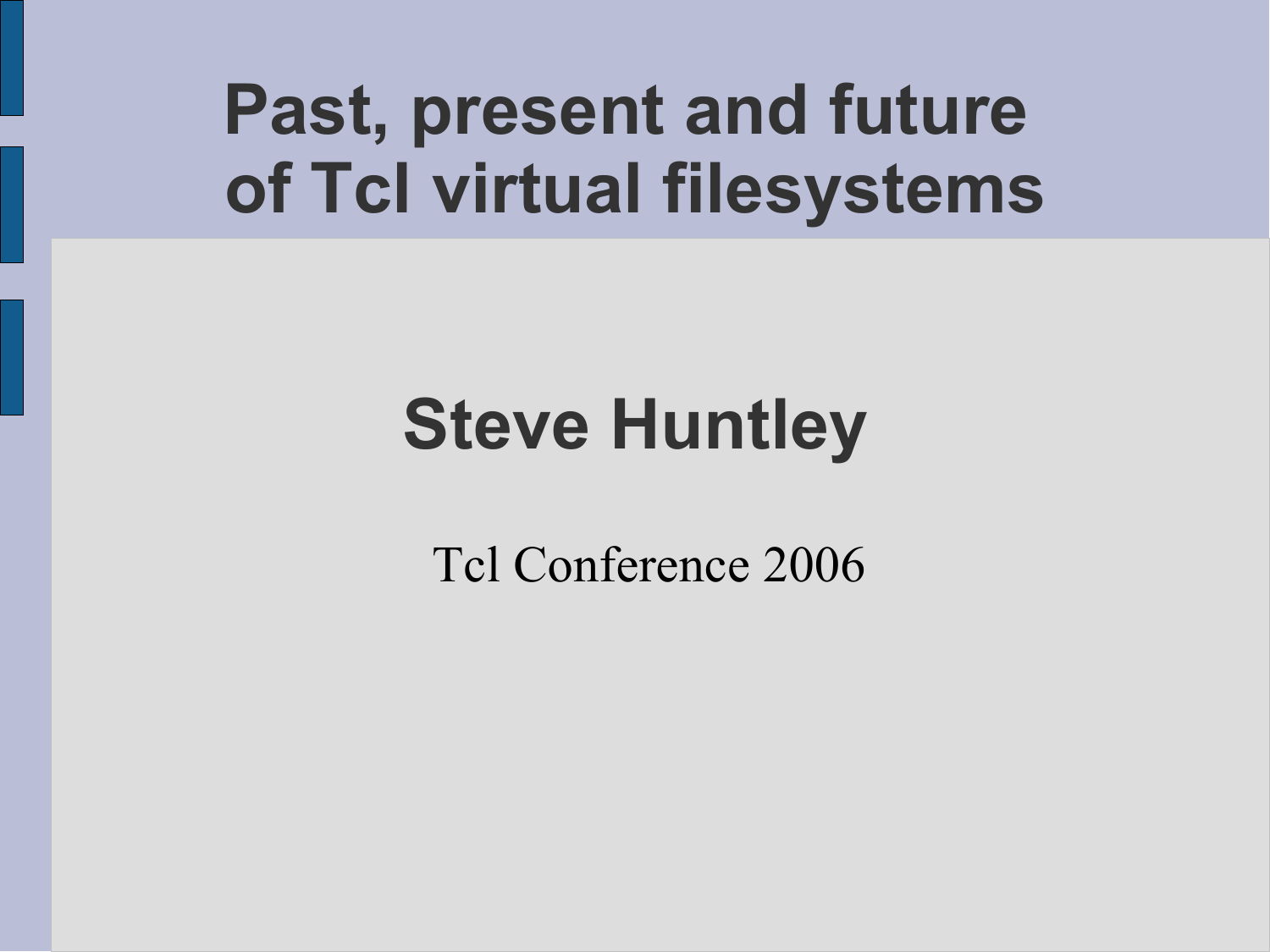

## Virtual filesystems are the killer app for Tcl total world domination.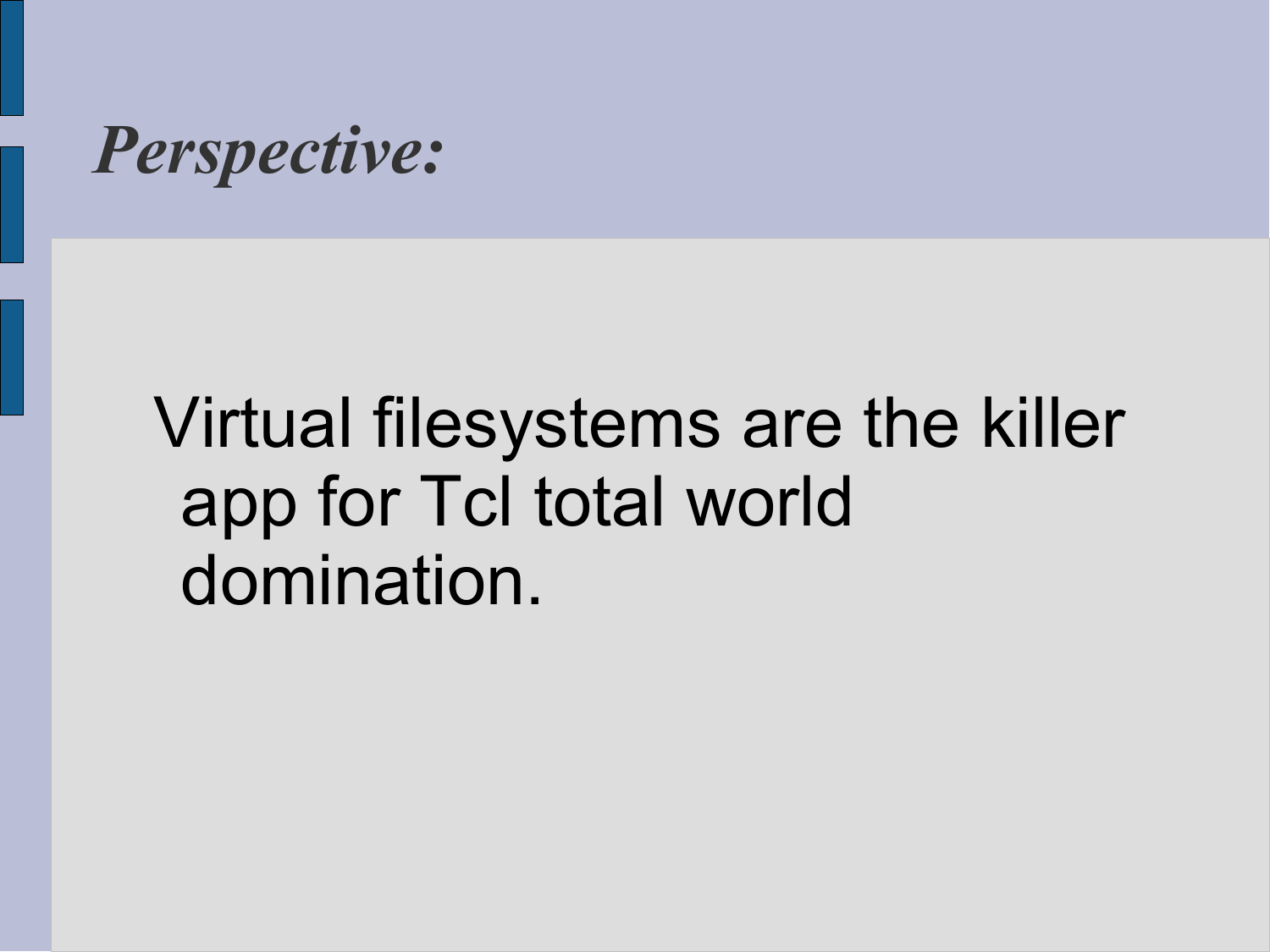- Virtual filesystems are the ultimate glue, thus a natural fit for Tcl.
- In a world where every OS provides a hierarchical filesystem, and every program uses it, virtual filesystems are a universally applicable abstraction.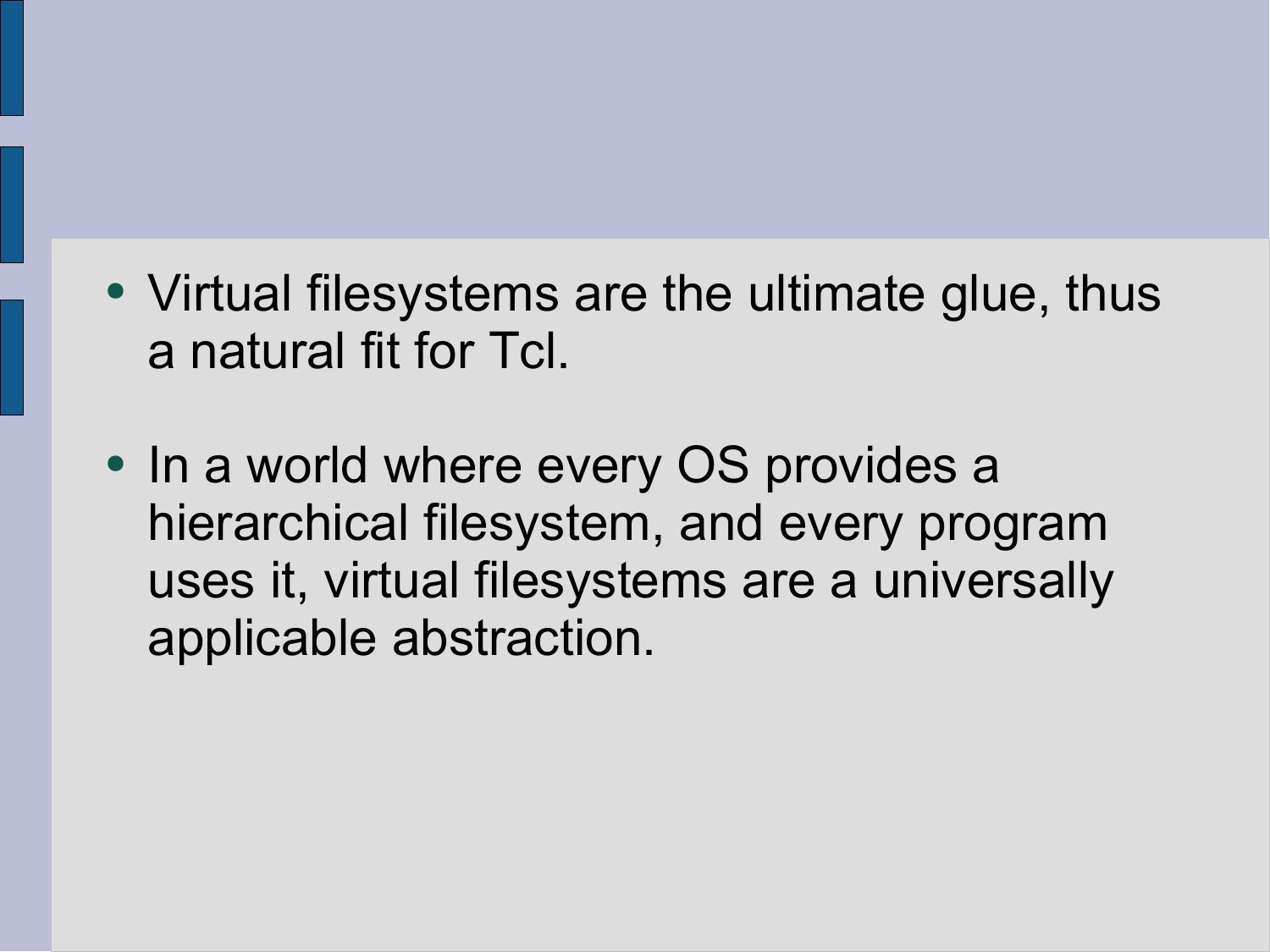

#### *File transport:*

- FTP, HTTP
- Every file transport protocol can look like every other.
- Even Windows Explorer does it.

#### *File archiving:*

- $\bullet$  TAR, ZIP.
- Metakit vfs for starkits.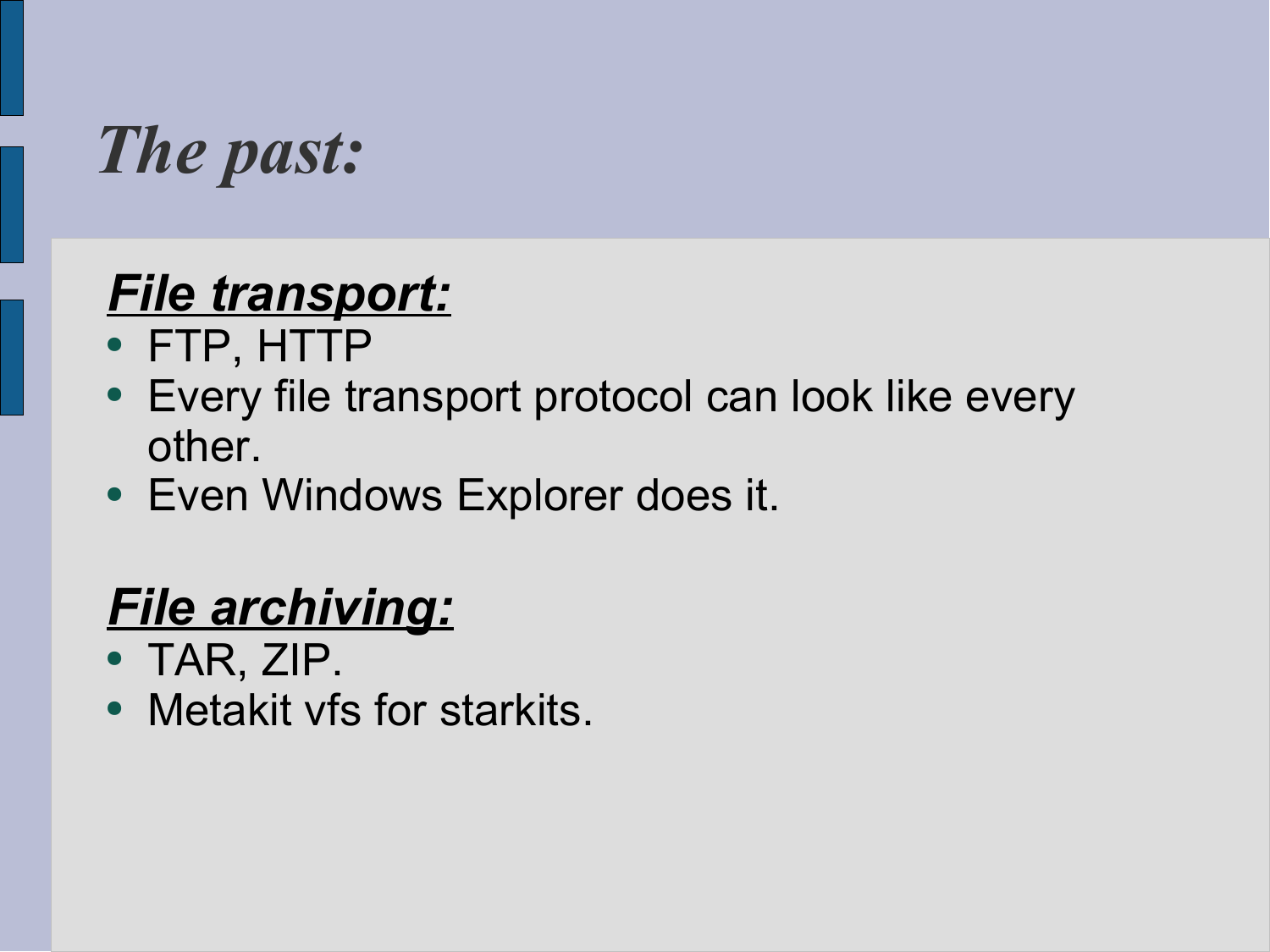### *Drawbacks of the past:*

• Emphasis on read functions

• Incomplete implementations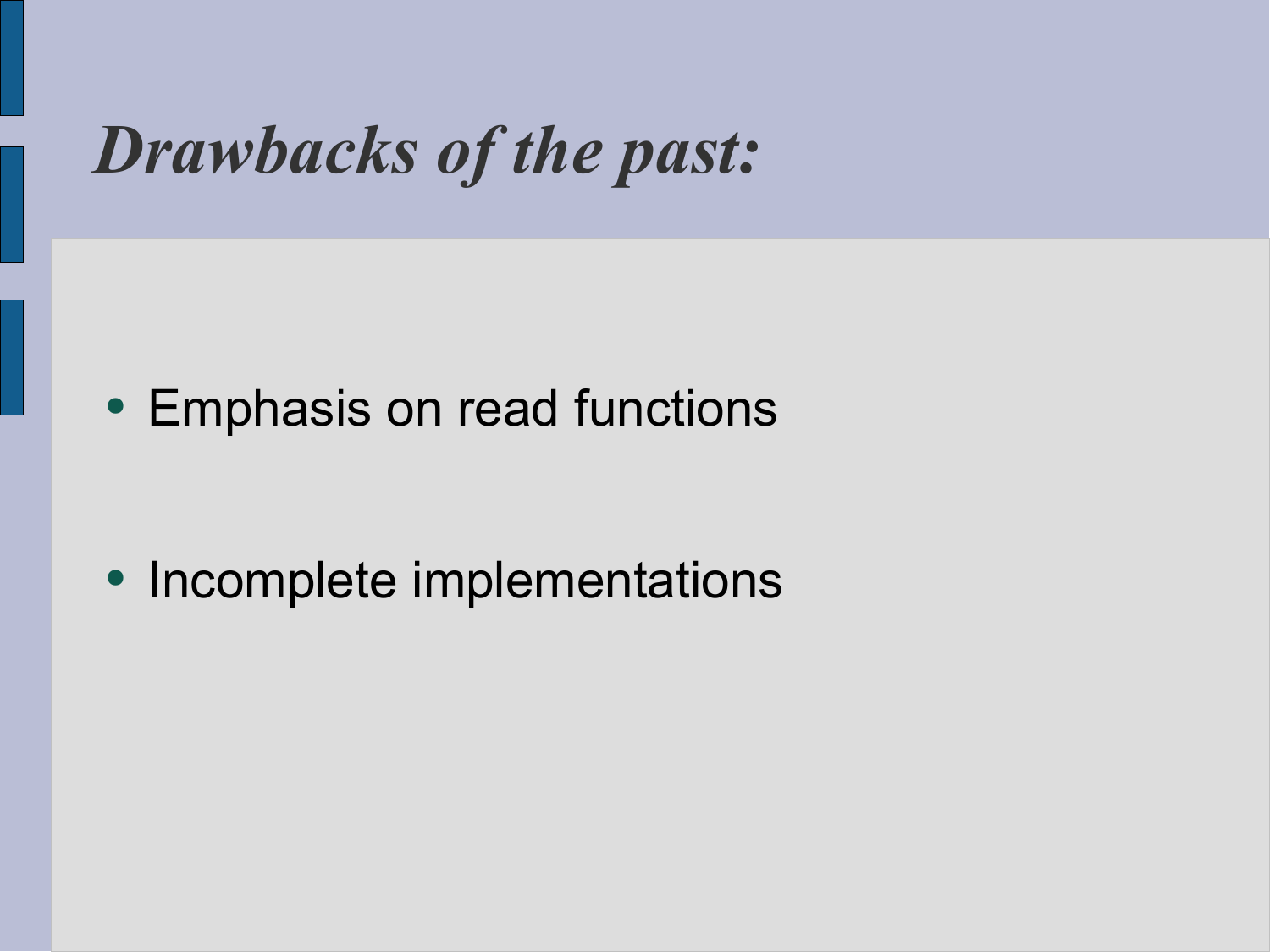### *Challenges of the present:*

- A VFS should be reflexive (one VFS should be able to serve as info source for another VFS)
- A VFS should be graftable as a branch of another VFS
- A VFS should have scalable performance
- i.e., a VFS should be as complete a metaphor as possible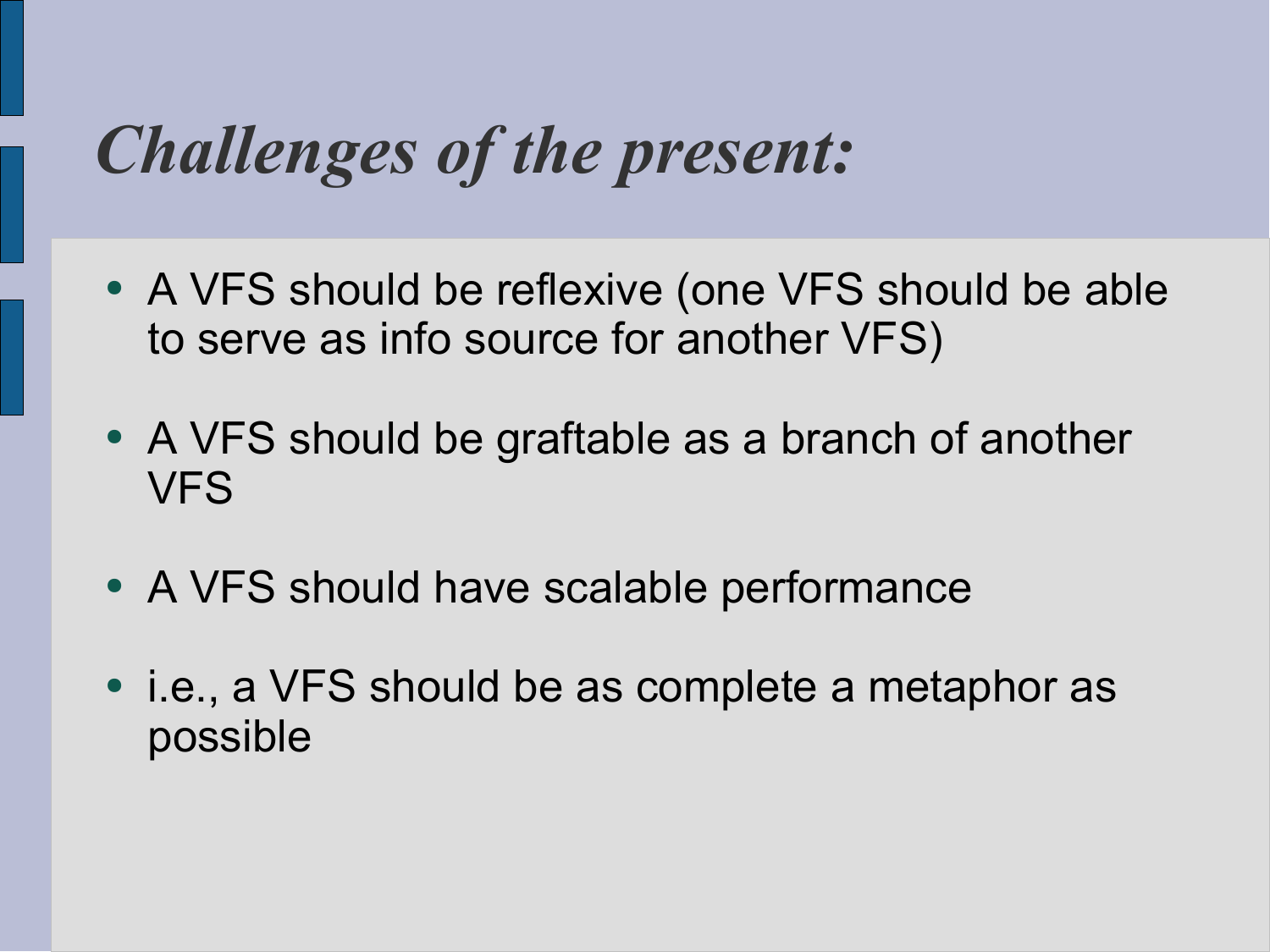### *A template virtual filesystem:*

- Has no function except to be a complete metaphor:
	- read/write
	- all file info services supported
	- complete error handling
	- adequate performance
- A baseline for future development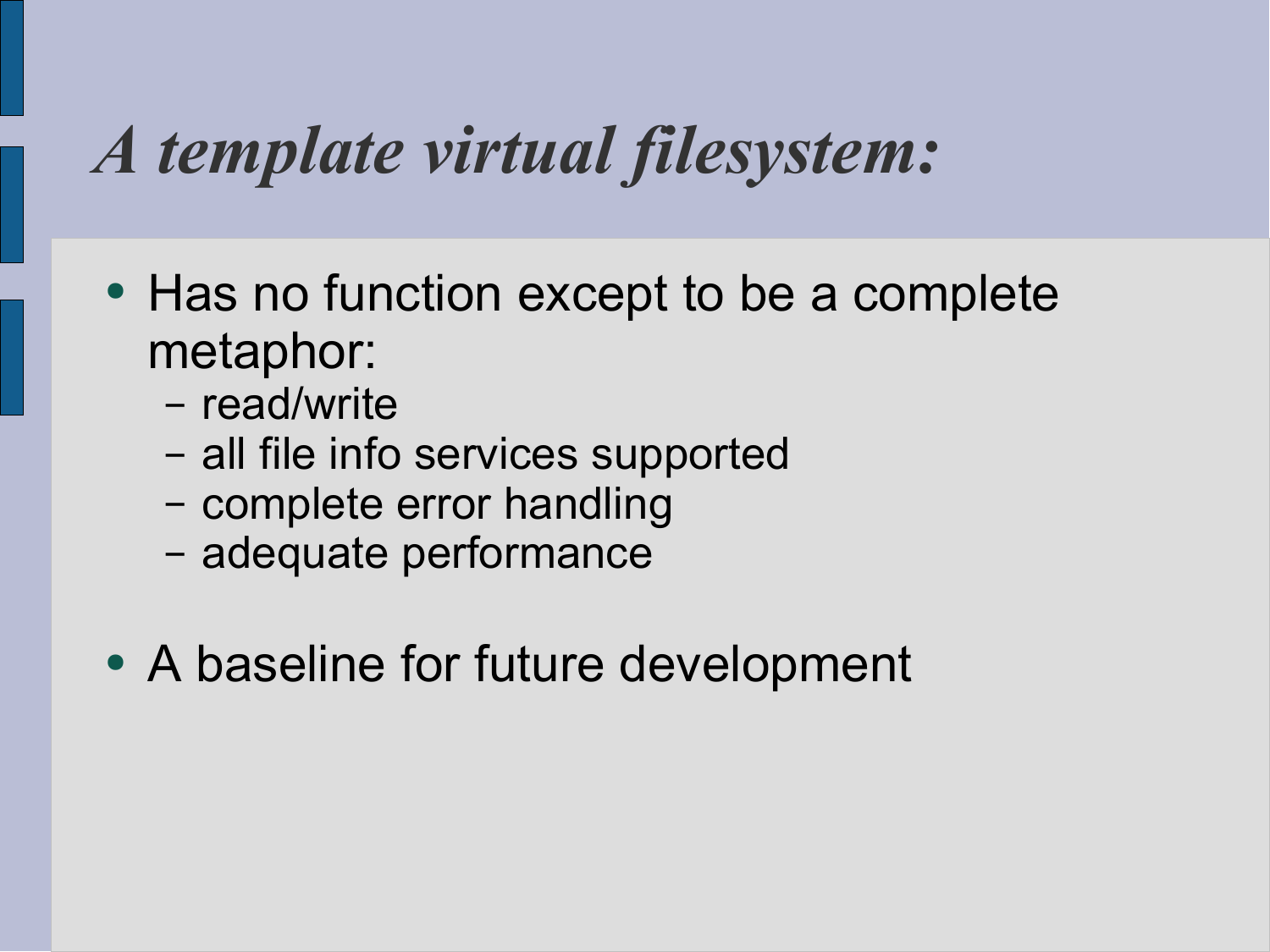## *New virtual filesystems developed on the template:*

- a collating VFS (multiple locations appear as one)
- an SSH VFS (turns remote SSH server into file server)
- a quota VFS (imposes quotas on file attributes)
- a chroot VFS (makes all but a specified subdirectory invisible to interpreter)
- a versioning VFS (preserves all file edits committed)
- a delta VFS (designed to work with versioning VFS, generates deltas of file edits to save disk space)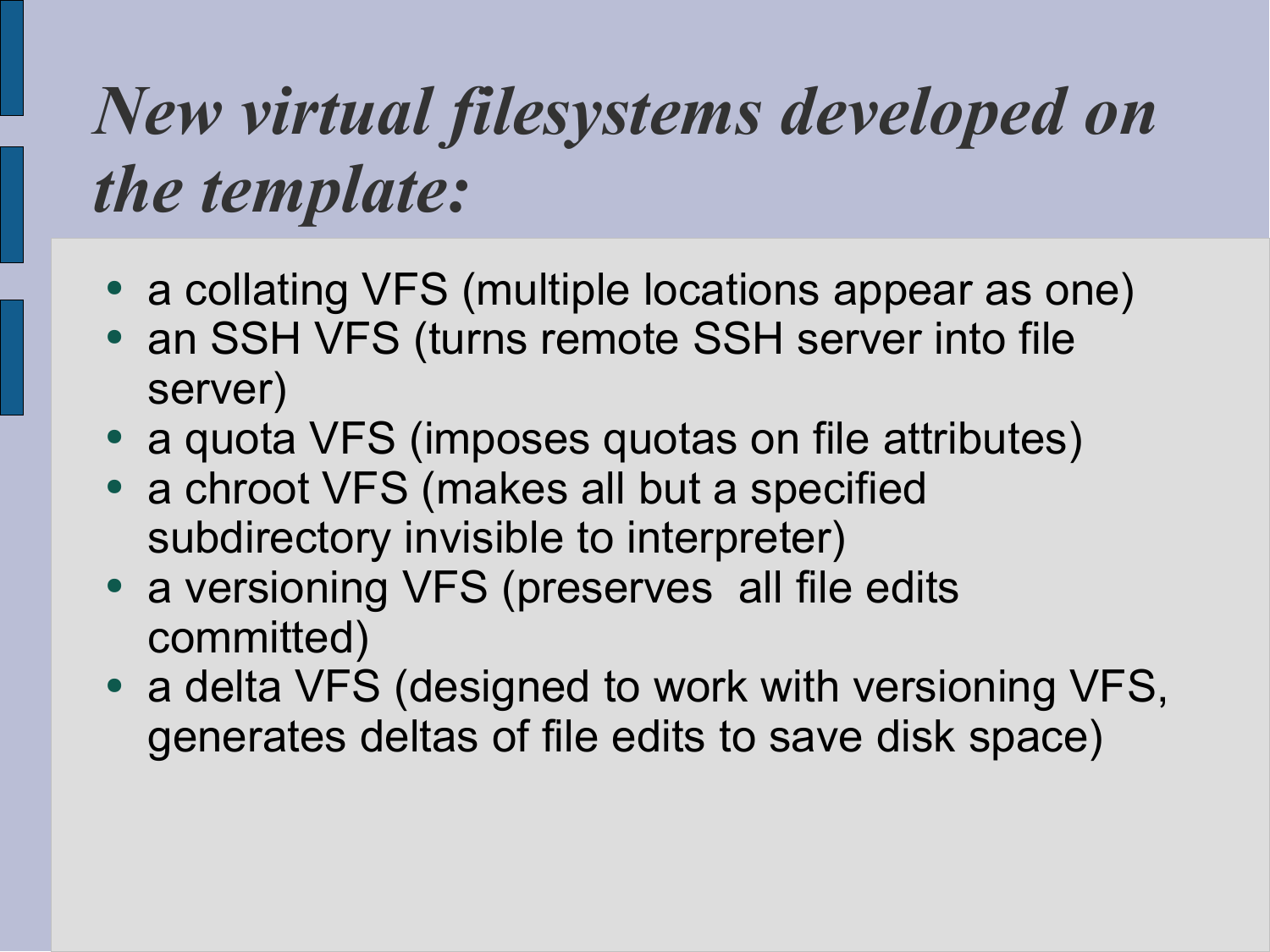- Virtual filesystems based on the template can be aggressively combined, stacked, daisychained, grafted.
- Data can be transformed in multiple discrete steps.
- Analog to Unix pipes and streams, but maps to hierarchical data!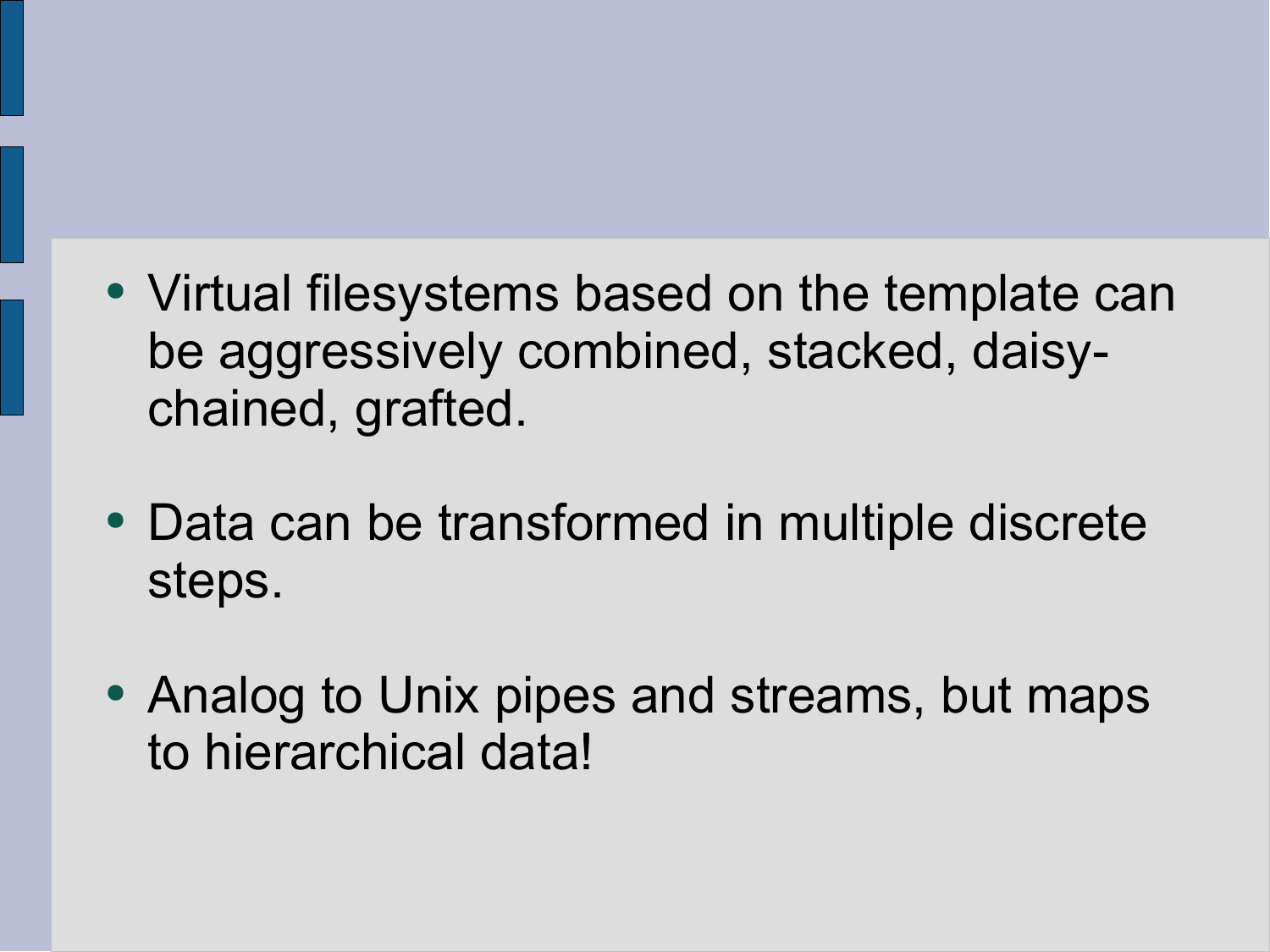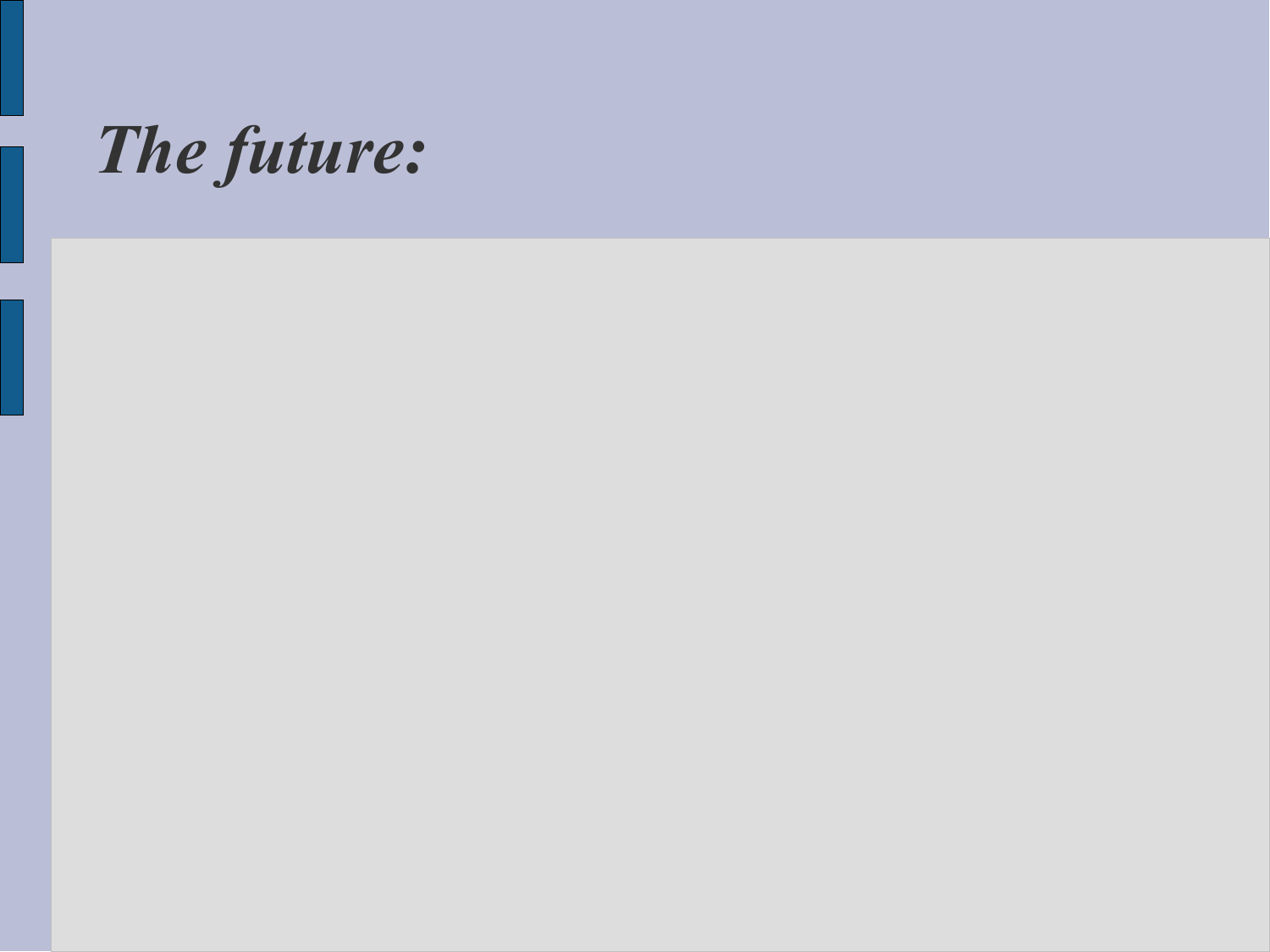#### *Hierarchical data management:*

Virtual filesytems can be used to manage not just files, but as a simplifying metaphor for handling any tree-structure data:

- LDAP
- XML
- Software objects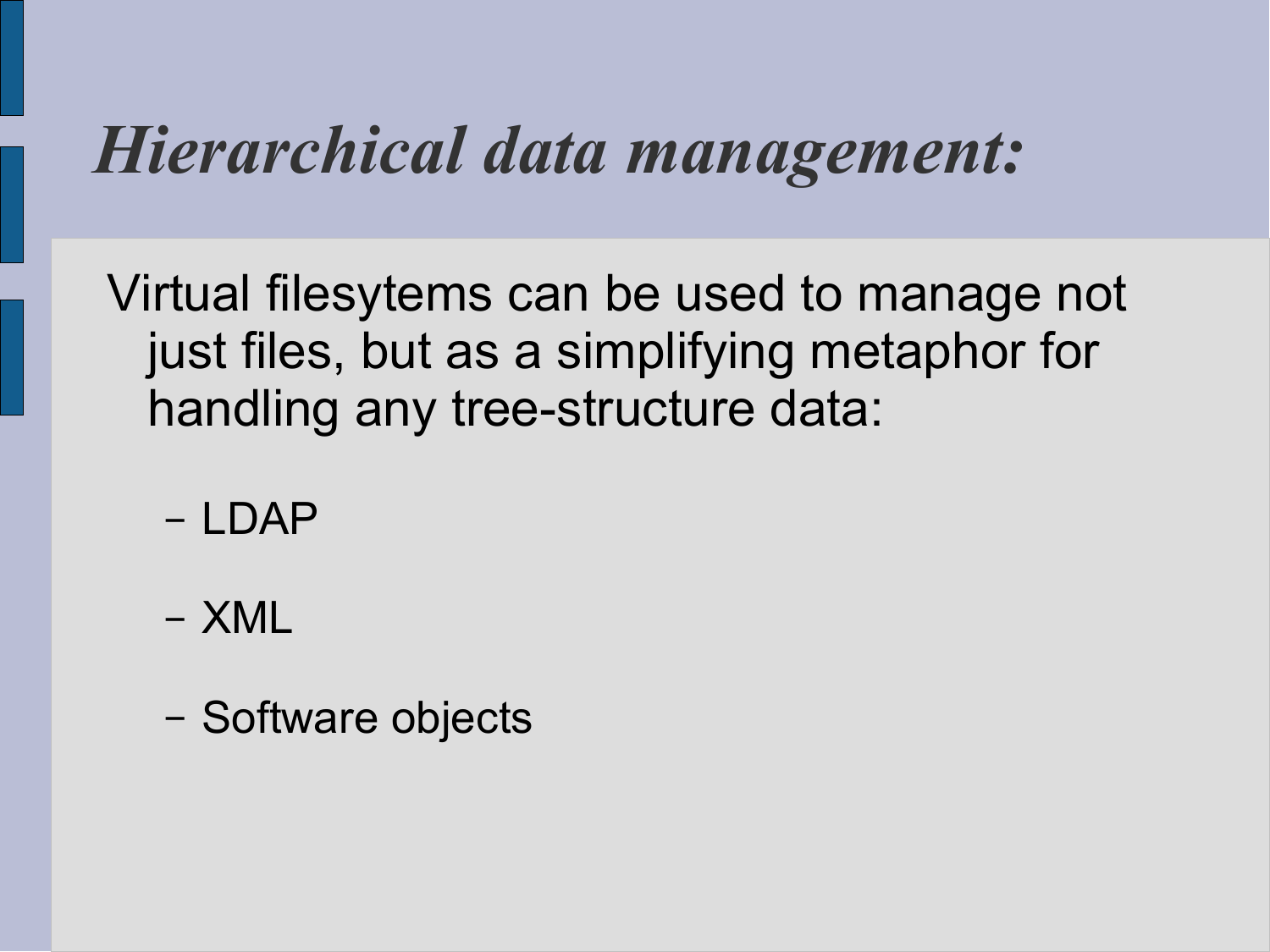### *New transport paradigms:*

$$
- P2P
$$

- BitTorrent
- RSS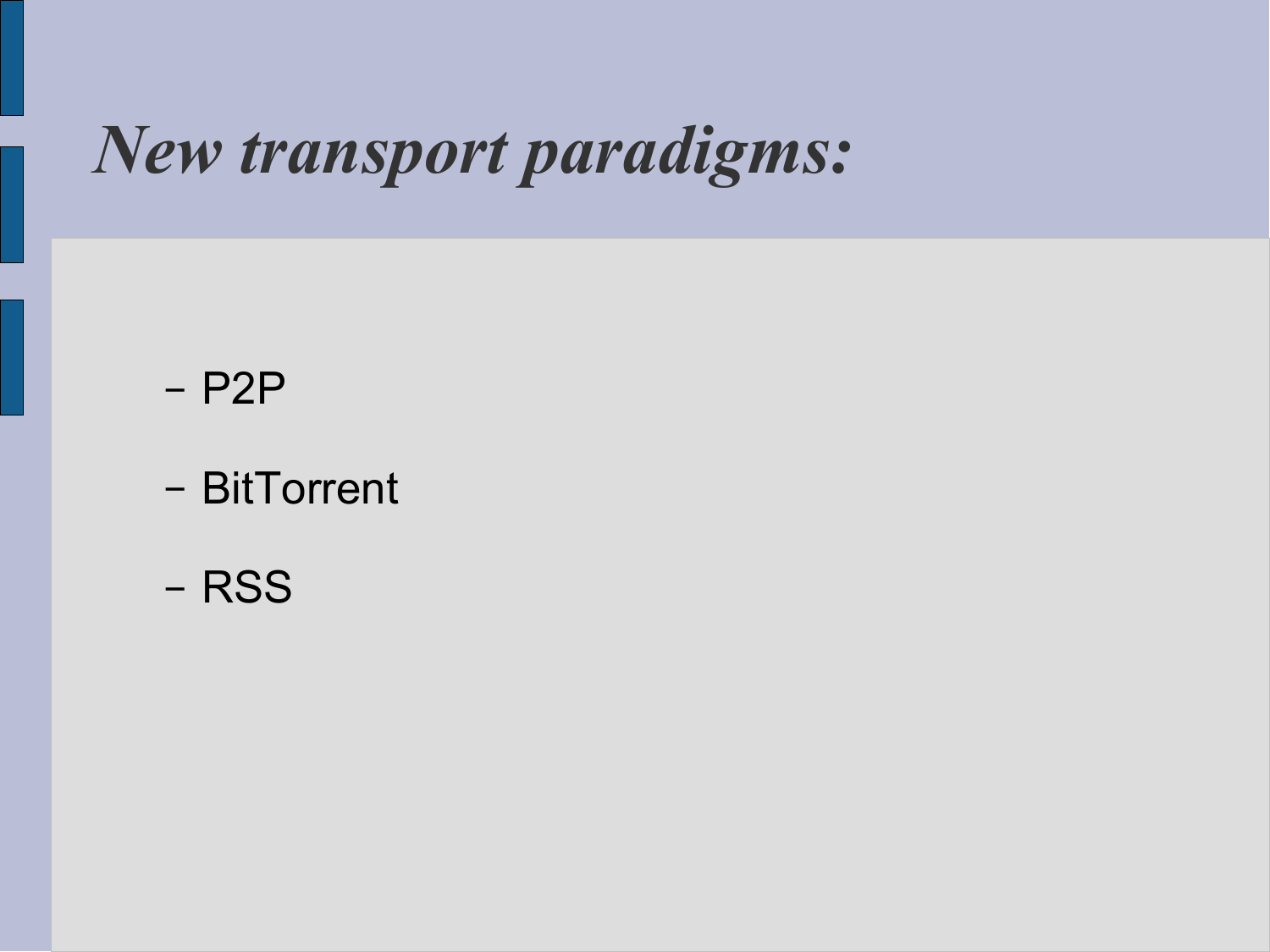### *Arbitrary metadata:*

Metadata categories:

- hierarchy
- attribute value pairs
- keywords
- links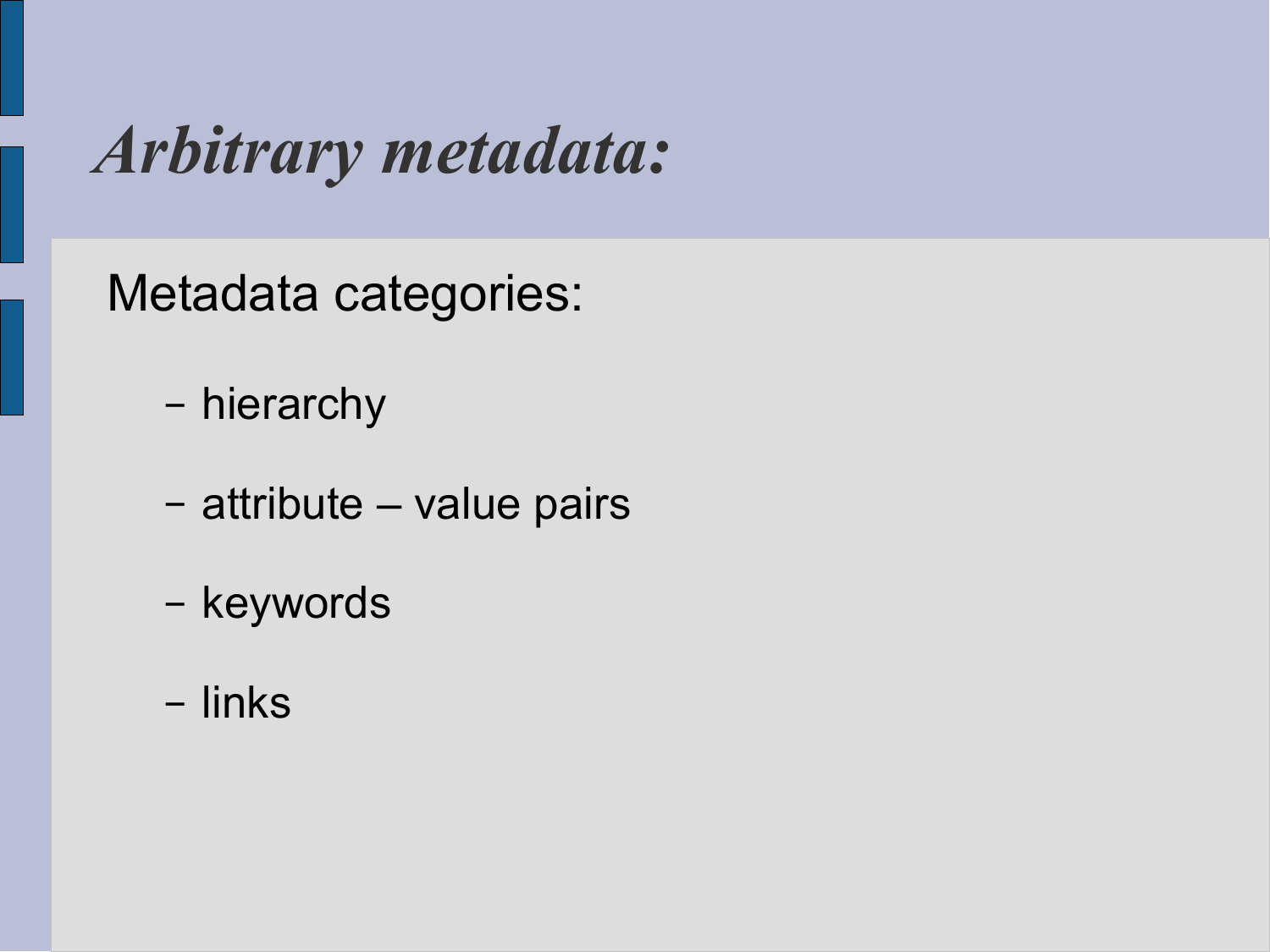### *Abstraction of data collections:*

Disparate systems can look the same and share data:

- Source configuration (SCM) and content management (CMS)
	- CVS, Subversion, Arch, Git, etc.
- Package management:
	- Debian, Red Hat, Gentoo, Starkit, Solaris, etc.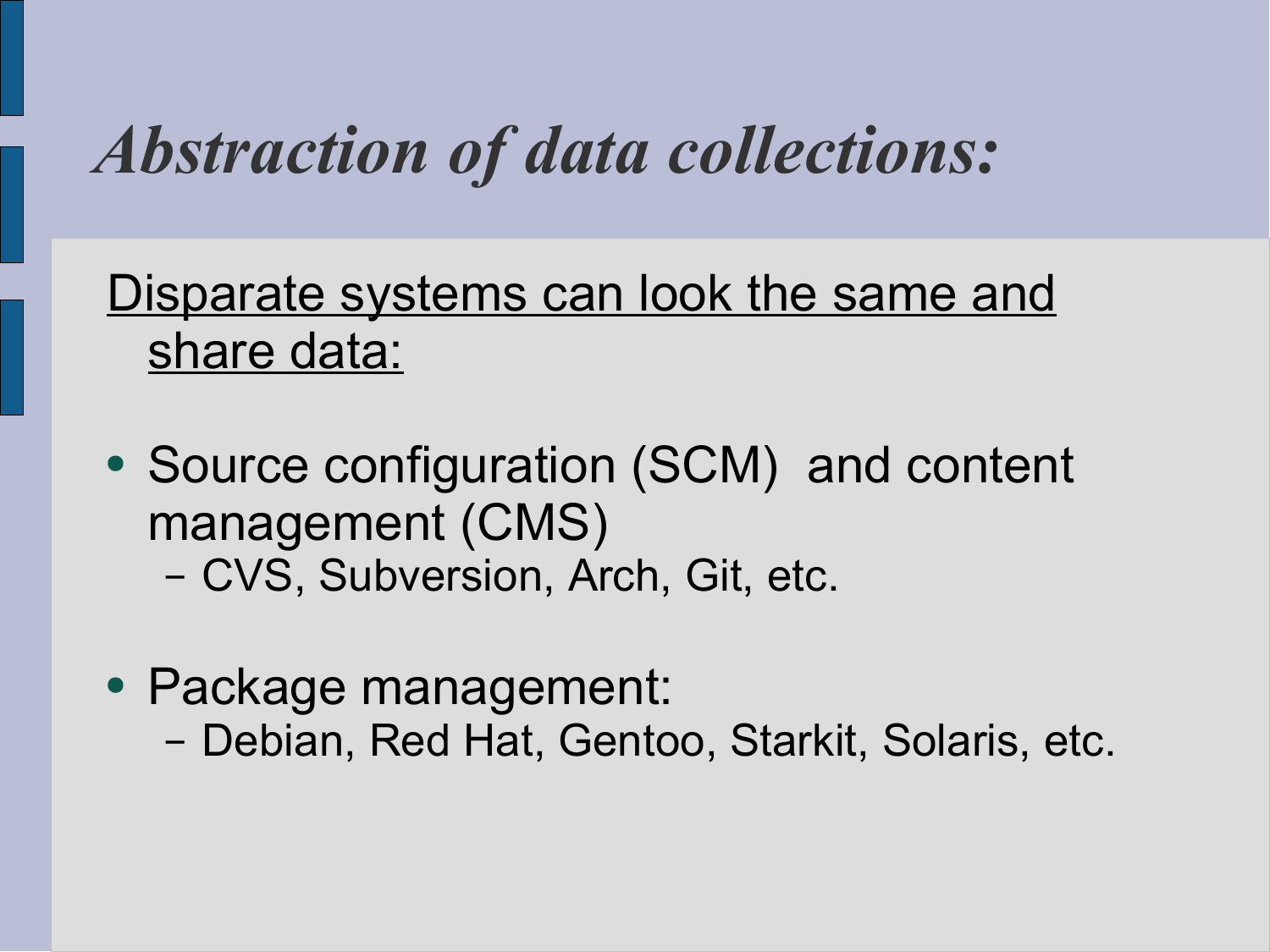### *Multiple functions can be stacked or daisy-chained:*

Imagine all the multiple tasks of a software release – building, archiving, backup, packaging, uploading, mirroring, notification – each accomplished with its own VFS, all VFS's stacked together, and the process initiated with a single drag and drop.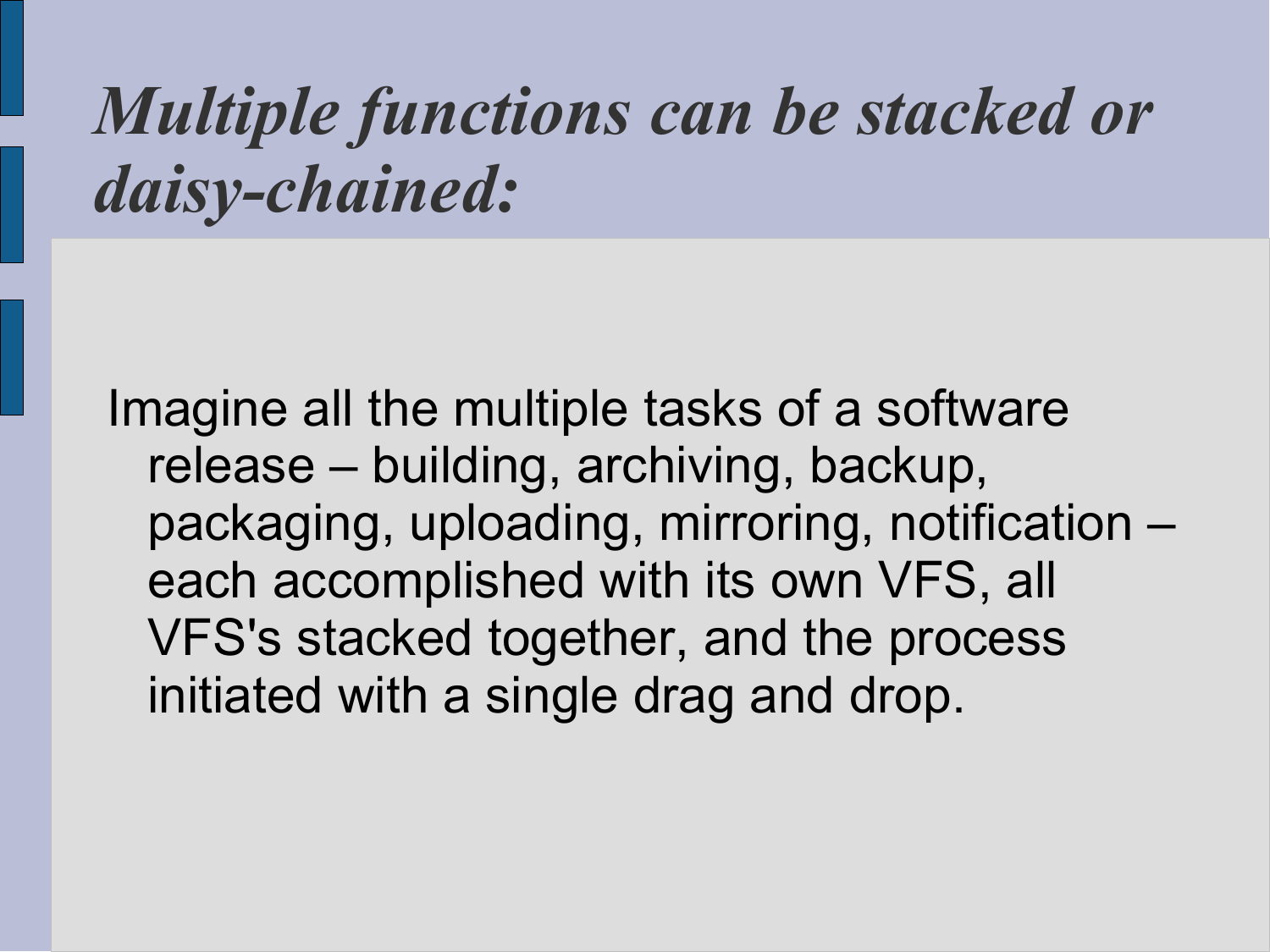### *Desktop integration:*

Make Tcl virtual filesystems visible to the operating system, and thus to all programs.

We have the technology:

- FUSE on Linux
- WebDrive on Windows